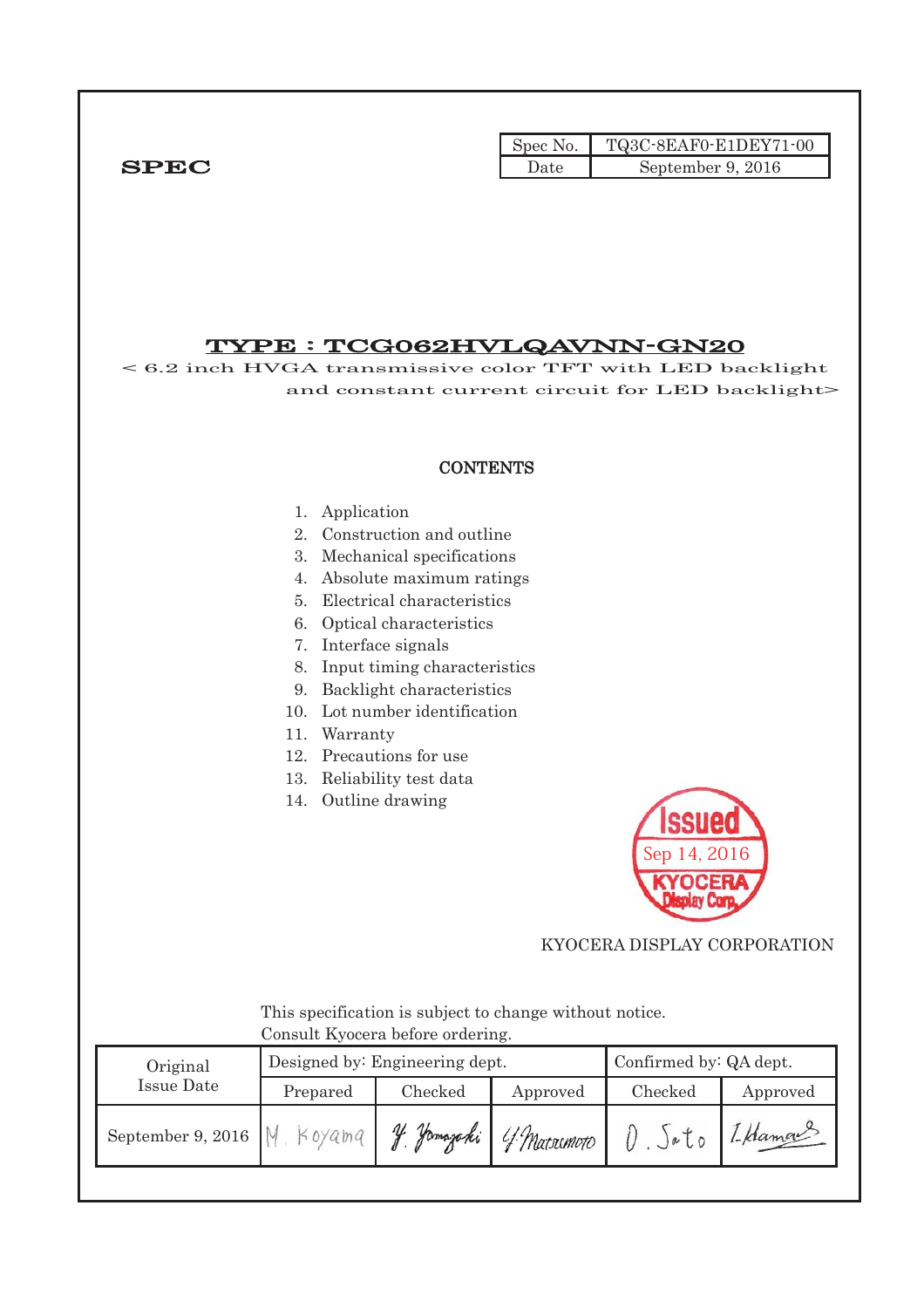| Spec No.              | Part No.            | Page |
|-----------------------|---------------------|------|
| TQ3C-8EAF0-E1DEY71-00 | TCG062HVLQAVNN-GN20 |      |

# Warning

- 1. This Kyocera LCD module has been specifically designed for use only in electronic devices and industrial machines in the area of audio control, office automation, industrial control, home appliances, etc. The module should not be used in applications where the highest level of safety and reliability are required and module failure or malfunction of such module results in physical harm or loss of life, as well as enormous damage or loss. Such fields of applications include, without limitation, medical, aerospace, communications infrastructure, atomic energy control. Kyocera expressly disclaims any and all liability resulting in any way to the use of the module in such applications.
- 2. Customer agrees to indemnify, defend and hold Kyocera harmless from and against any and all actions, claims, damages, liabilities, awards, costs, and expenses, including legal expenses, resulting from or arising out of Customer's use, or sale for use, or Kyocera modules in applications.

# Caution

1. Kyocera shall have the right, which Customer hereby acknowledges, to immediately scrap or destroy tooling for Kyocera modules for which no Purchase Orders have been received from the Customer in a two-year period.

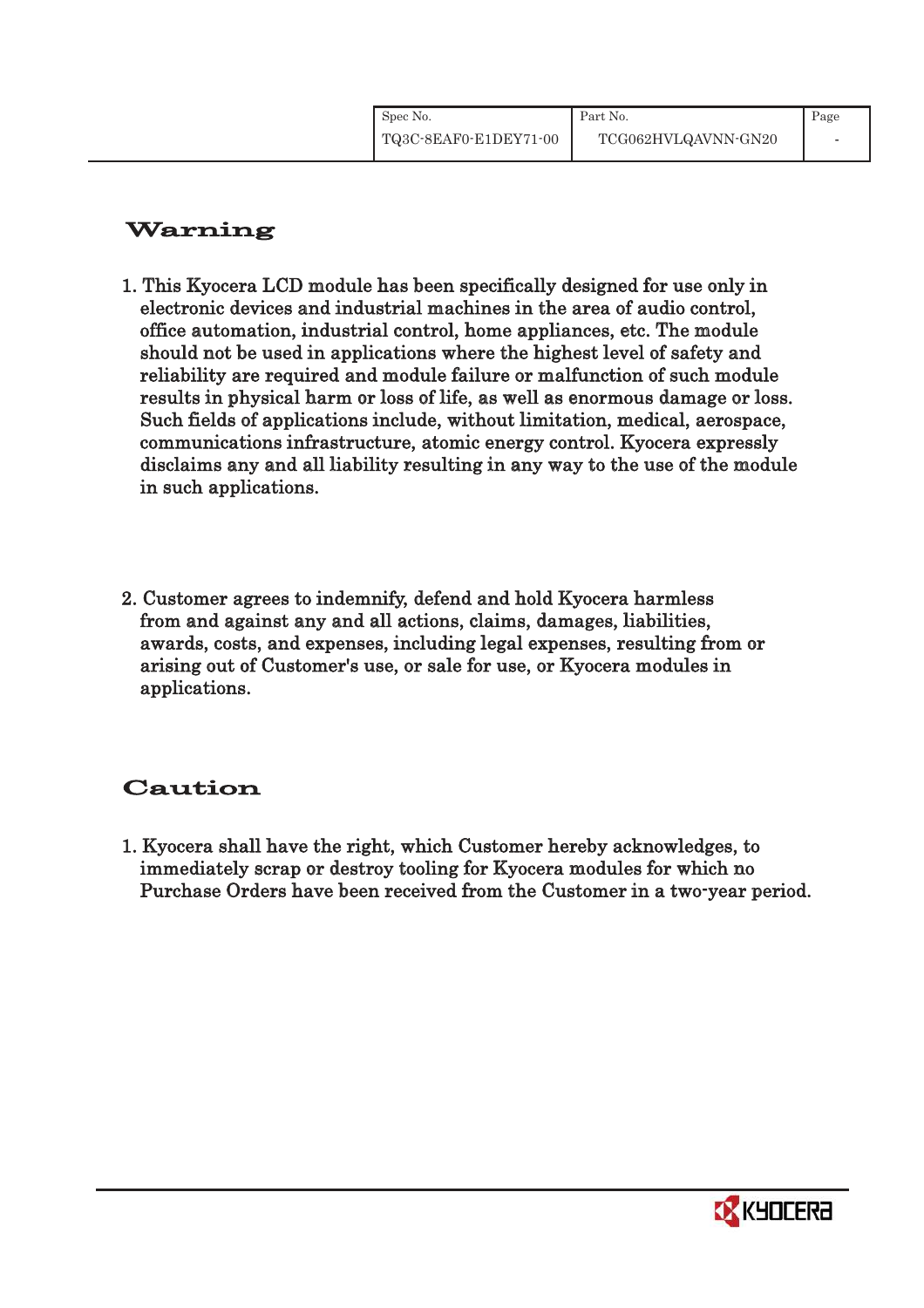| Spec No.              |
|-----------------------|
| TQ3C-8EAF0-E1DEY71-00 |

Part No. TCG062HVLQAVNN-GN20

# Revision record Date Designed by : Engineering dept.  $\boxed{\text{Confirmed by : QA dept.}}$ Prepared Checked Approved Checked Approved Rev. No. Date Page Page Descriptions

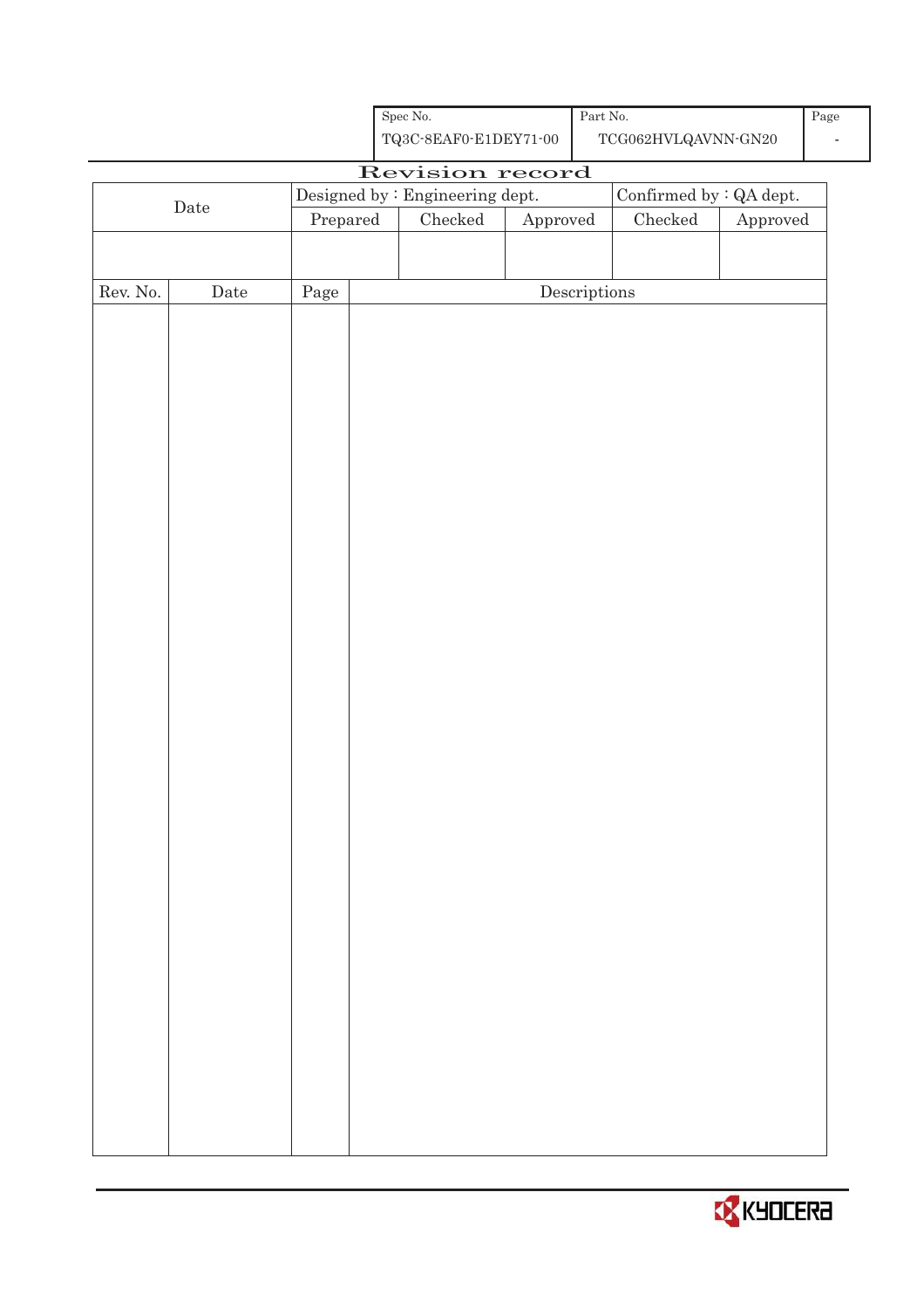| Spec No.              | Part No.       |
|-----------------------|----------------|
| TQ3C-8EAF0-E1DEY71-00 | TCG062HVLQAVNI |

# 1. Application

This document defines the specification of TCG062HVLQAVNN-GN20 (RoHS Compliant)

# 2. Construction and outline

| LCD.               | : Transmissive color dot matrix type TFT          |
|--------------------|---------------------------------------------------|
| Backlight system   | : LED                                             |
| Polarizer          | $\therefore$ Glare treatment                      |
| Additional circuit | : Power supply $(3.3V$ input)                     |
|                    | (with constant current circuit for LED Backlight) |

# 3. Mechanical specifications

| <b>Item</b>               | Specification                                             | Unit |
|---------------------------|-----------------------------------------------------------|------|
| Outline dimensions<br>-1) | $173(W)\times70(H)\times6.7(D)$                           | mm   |
| Active area               | $147.84(W)\times 55.44(H)$<br>(15.8cm/6.2 inch(Diagonal)) | mm   |
| Effective viewing area    | $149.8(W)\times 57.4(H)$                                  | mm   |
| Dot format                | $640 \times (B,G,R)(W) \times 240(H)$                     | dot  |
| Dot pitch                 | $0.077(W)\times0.231(H)$                                  | mm   |
| 2)<br>Base color          | Normally Black                                            |      |
| Mass                      | 115                                                       | g    |

1) Projection not included. Please refer to outline for details.

2) Due to the characteristics of the LCD material, the color varies with environmental temperature.



1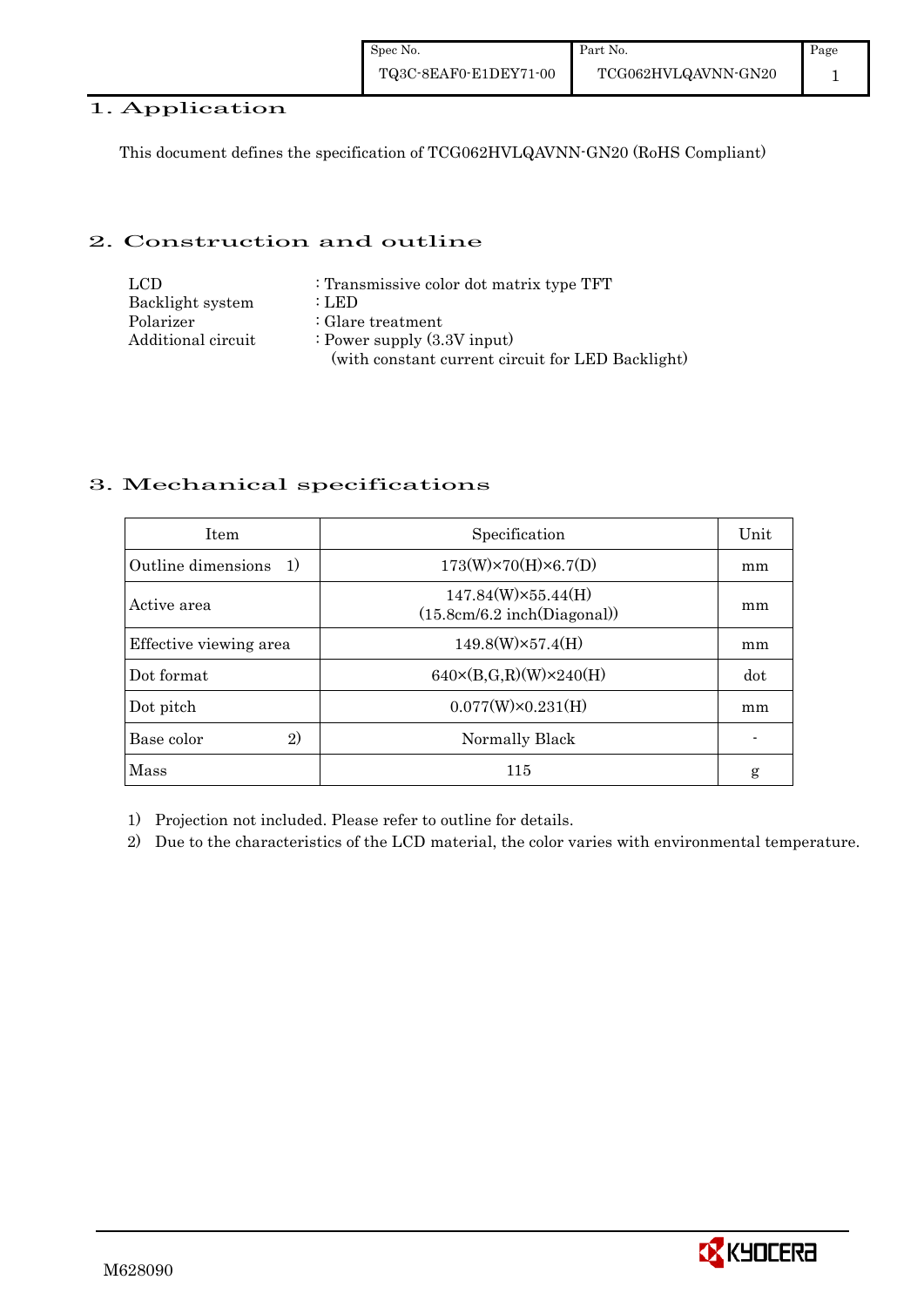## 4. Absolute maximum ratings

#### 4-1. Electrical absolute maximum ratings

|                                  | Item                           | Symbol       | Min.     | Max.          | Unit     |
|----------------------------------|--------------------------------|--------------|----------|---------------|----------|
| Supply voltage for LCD drive     |                                | $V_{DD}$     | $\Omega$ | 4.0           | $\rm _V$ |
| Supply voltage for Backlight     |                                | $V_{IN}B$    | 0        | 6.0           | V        |
|                                  | 1) 2)<br>RxINi+, RxINi-        | $V_{I1}$     | $-0.3$   | $V_{DD}$      | V        |
|                                  | RxCK IN+, RxCK IN-<br>2)       | $\rm V_{I2}$ | $-0.3$   | $V_{DD}$      |          |
| Input signal<br><b>SC</b>        |                                | $\rm V_{I3}$ | $-0.3$   | $V_{DD}$      | V        |
| voltage                          | <b>BLEN</b> (Backlight ON-OFF) | $\rm V_{I4}$ | $\Omega$ | $V_{IN}B$     | V        |
| VBRT (Brightness adjust voltage) |                                | $\rm V_{15}$ |          | $V_{\rm IN}B$ | V        |

1)  $i=0,1,2$ 

2) V<sub>DD</sub> must be supplied correctly within the range described in 5-1.

## 4-2. Environmental absolute maximum ratings

| <b>Item</b>           |    | Symbol                  | Min.  | Max. | Unit         |
|-----------------------|----|-------------------------|-------|------|--------------|
| Operating temperature |    | Top                     | $-20$ | 70   | $^{\circ}$ C |
| Storage temperature   | 2) | T <sub>STO</sub>        | $-30$ | 80   | $^{\circ}$   |
| Operating humidity    | 3) | Hop                     | 10    | 4,   | %RH          |
| Storage humidity      | 3) | <b>H</b> <sub>STO</sub> | 10    | 4)   | %RH          |
| Vibration             |    |                         | 5)    | 5)   |              |
| Shock                 |    |                         | 6     | 6.   |              |

- 1) Operating temperature means a temperature which operation shall be guaranteed. Since display performance is evaluated at 25°C, another temperature range should be confirmed.
- 2) Temp. =  $-30^{\circ}$ C $<$ 48h, Temp. =  $80^{\circ}$ C $<$ 168h Store LCD at normal temperature/humidity. Keep them free from vibration and shock. An LCD that is kept at a low or a high temperature for a long time can be defective due to other conditions, even if the low or high temperature satisfies the standard. (Please refer to "Precautions for Use" for details.)
- 3) Non-condensing
- 4) Temp. $\leq 40^{\circ}$ C, 85%RH Max.
	- Temp. >40°C, Absolute humidity shall be less than 85%RH at 40°C.

5)

| Frequency       | $10\sim$ 55 Hz | Acceleration value         |
|-----------------|----------------|----------------------------|
| Vibration width | $0.15$ mm      | $(0.3{\sim}9~{\rm m/s^2})$ |
| Interval        | $10-55-10$ Hz  | 1 minutes                  |

 2 hours in each direction X, Y, Z (6 hours total) EIAJ ED-2531

6) Acceleration: 490 m/s2, Pulse width: 11 ms 3 times in each direction: ±X, ±Y, ±Z EIAJ ED-2531

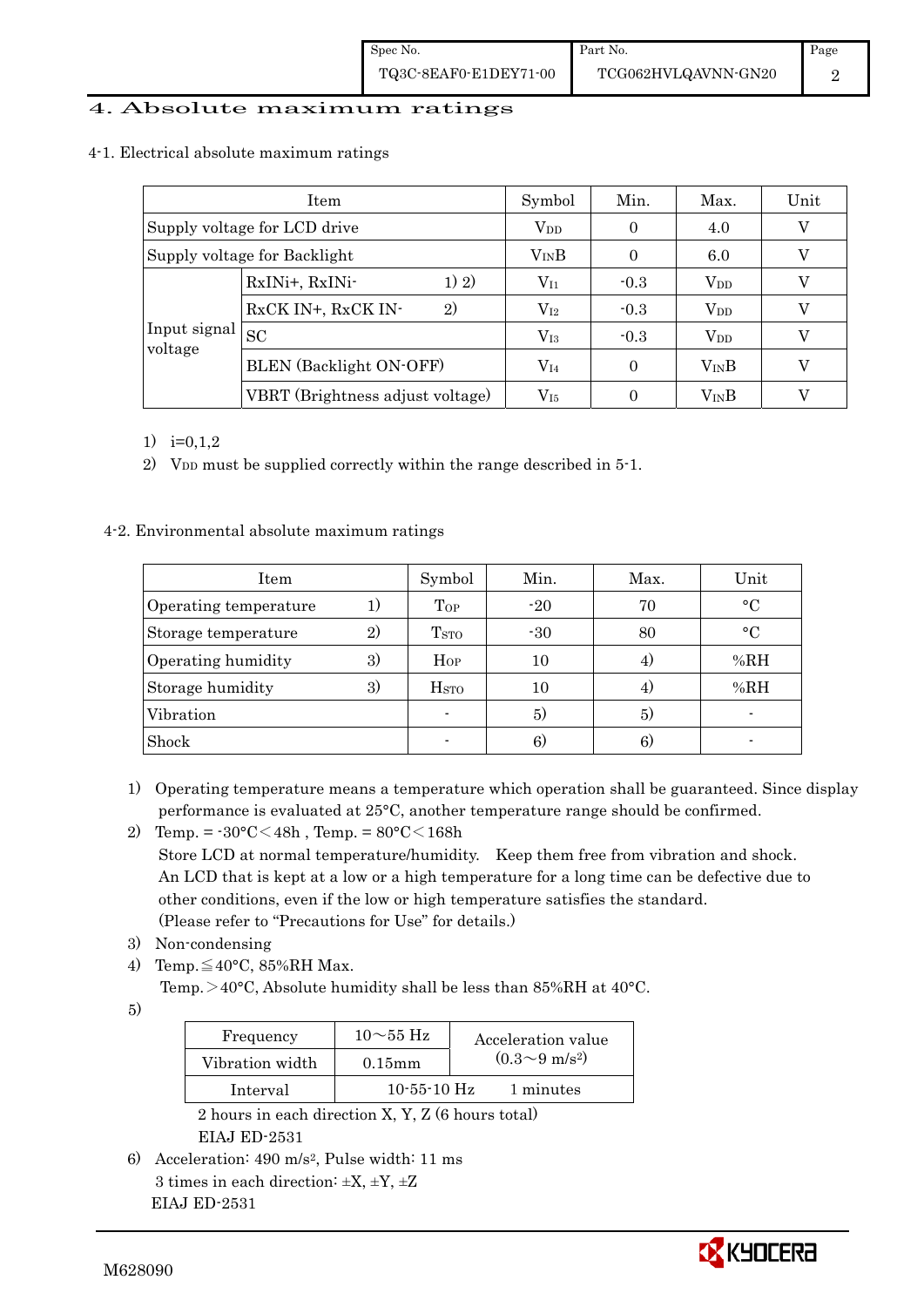| Spec No.              | Part No.            | Page |
|-----------------------|---------------------|------|
| TQ3C-8EAF0-E1DEY71-00 | TCG062HVLQAVNN-GN20 |      |

# 5. Electrical characteristics

#### 5-1. LCD

|                                 |    |                 |               |                     |                | Temp. = $-20 \sim 70$ °C       |         |
|---------------------------------|----|-----------------|---------------|---------------------|----------------|--------------------------------|---------|
| Item                            |    | Symbol          | Condition     | Min.                | Typ.           | Max.                           | Unit    |
| Supply voltage                  | 1) | $V_{DD}$        |               | 3.0                 | 3.3            | $3.6\,$                        | V       |
| Current consumption             |    | $_{\rm{LDD}}$   | 2)            | ٠                   | 80             | 105                            | mA      |
| Permissive input ripple voltage |    | $V_{RP}$        | $V_{DD}=3.3V$ | $\blacksquare$      |                | 100                            | $mVp-p$ |
|                                 |    | $\rm V_{II}$    | "Low" level   | $\Omega$            |                | $0.2$ $V_{DD}$                 | V       |
| Input signal voltage            | 3) | V <sub>IH</sub> | "High" level  | 0.8 V <sub>DD</sub> |                | $V_{DD}$                       | V       |
|                                 | 3) | $_{\rm IoL}$    | $V_{I3}=0V$   | $-10$               |                | 10                             | $\mu$ A |
| Input leak current              |    | $I_{OH}$        | $V_{I3}=3.3V$ | $\blacksquare$      |                | 350                            | $\mu$ A |
| Differential input voltage      | 4) | $V_{ID}$        |               | 100                 |                | 600                            | mV      |
| Differential input              | 4) | $\rm V_{TL}$    | "Low" level   | $-100$              |                |                                | mV      |
| threshold voltage               |    | $V_{TH}$        | "High" level  | $\blacksquare$      | $\blacksquare$ | 100                            | mV      |
| LVDS Common mode voltage        | 4) | $\rm V_{ICM}$   |               | $V_{\text{ID}}/2$   | $1.2\,$        | $2.4$ -   $V_{\text{ID}}$   /2 | V       |
| Terminator                      |    | $R_1$           |               | $\blacksquare$      | 100            |                                | Ω       |

1) V<sub>DD</sub>-turn-on conditions



2) Display pattern:



- 3) Input signal : SC
- 4) Input signal : RxIN2+, RxIN2-, RxIN1+, RxIN1-, RxIN0+, RxIN0-, RxCKIN+, RxCKIN-



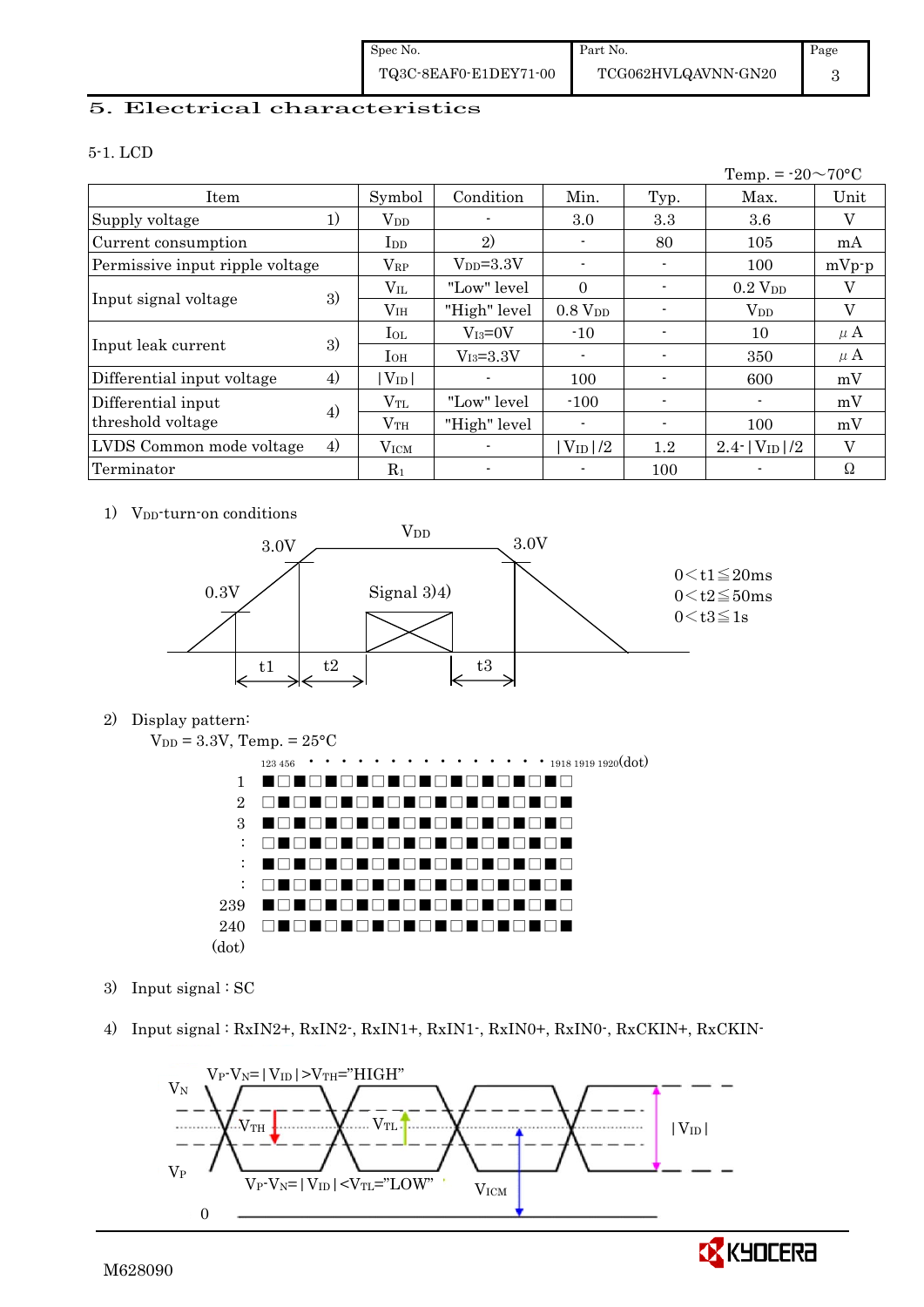| Spec No.              | Part No.    |
|-----------------------|-------------|
| TQ3C-8EAF0-E1DEY71-00 | TCG062HVLQ. |

# 6. Optical characteristics

Measuring spot =  $\phi$  6.0mm, Temp. = 25°C

| Item                |       | Symbol              | Condition                   | Min.                     | $\sim$ $\sim$<br>Typ. | Max.                     | л.<br>Unit                 |
|---------------------|-------|---------------------|-----------------------------|--------------------------|-----------------------|--------------------------|----------------------------|
| Rise                |       | $\tau$              | $\theta = \phi = 0^{\circ}$ |                          | 18                    |                          | ms                         |
| Response time       | Down  | $\tau$ <sub>d</sub> | $\theta = \phi = 0^{\circ}$ | $\overline{\phantom{a}}$ | 12                    |                          | ms                         |
|                     |       | $\theta$ upper      |                             |                          | 85                    |                          |                            |
|                     |       | $\theta$ LOWER      | $CR \ge 10$                 |                          | 85                    |                          | deg.                       |
| Viewing angle range |       | $\phi$ LEFT         |                             | $\blacksquare$           | 85                    | $\overline{\phantom{a}}$ |                            |
|                     |       | $\phi$ RIGHT        |                             |                          | 85                    |                          | deg.                       |
| Contrast ratio      |       | CR                  | $\theta = \phi = 0^{\circ}$ | 300                      | 500                   |                          | $\blacksquare$             |
| <b>Brightness</b>   |       | $\mathbf{L}$        | IF=15mA/Line                | 350                      | 500                   |                          | $\mathrm{cd}/\mathrm{m}^2$ |
|                     | Red   | $\mathbf X$         | $\theta = \phi = 0^{\circ}$ | 0.540                    | 0.590                 | 0.640                    |                            |
|                     |       | y                   |                             | 0.300                    | 0.350                 | 0.400                    |                            |
|                     |       | $\mathbf X$         | $\theta = \phi = 0^{\circ}$ | 0.285                    | $\,0.335\,$           | 0.385                    |                            |
| Chromaticity        | Green | У                   |                             | 0.530                    | 0.580                 | 0.630                    |                            |
| coordinates         |       | $\mathbf X$         | $\theta = \phi = 0^{\circ}$ | 0.110                    | 0.160                 | 0.210                    |                            |
|                     | Blue  | У                   |                             | 0.070                    | 0.120                 | $0.170\,$                |                            |
|                     |       | $\mathbf X$         | $\theta = \phi = 0^{\circ}$ | 0.255                    | 0.305                 | 0.355                    |                            |
|                     | White | $\mathbf y$         |                             | 0.275                    | 0.325                 | 0.375                    |                            |

## 6-1. Definition of contrast ratio

$$
CR(Contrast ratio) = \frac{Brightness with all pixels "White"
$$
Brightness with all pixels "Black"

## 6-2. Definition of response time





Page 4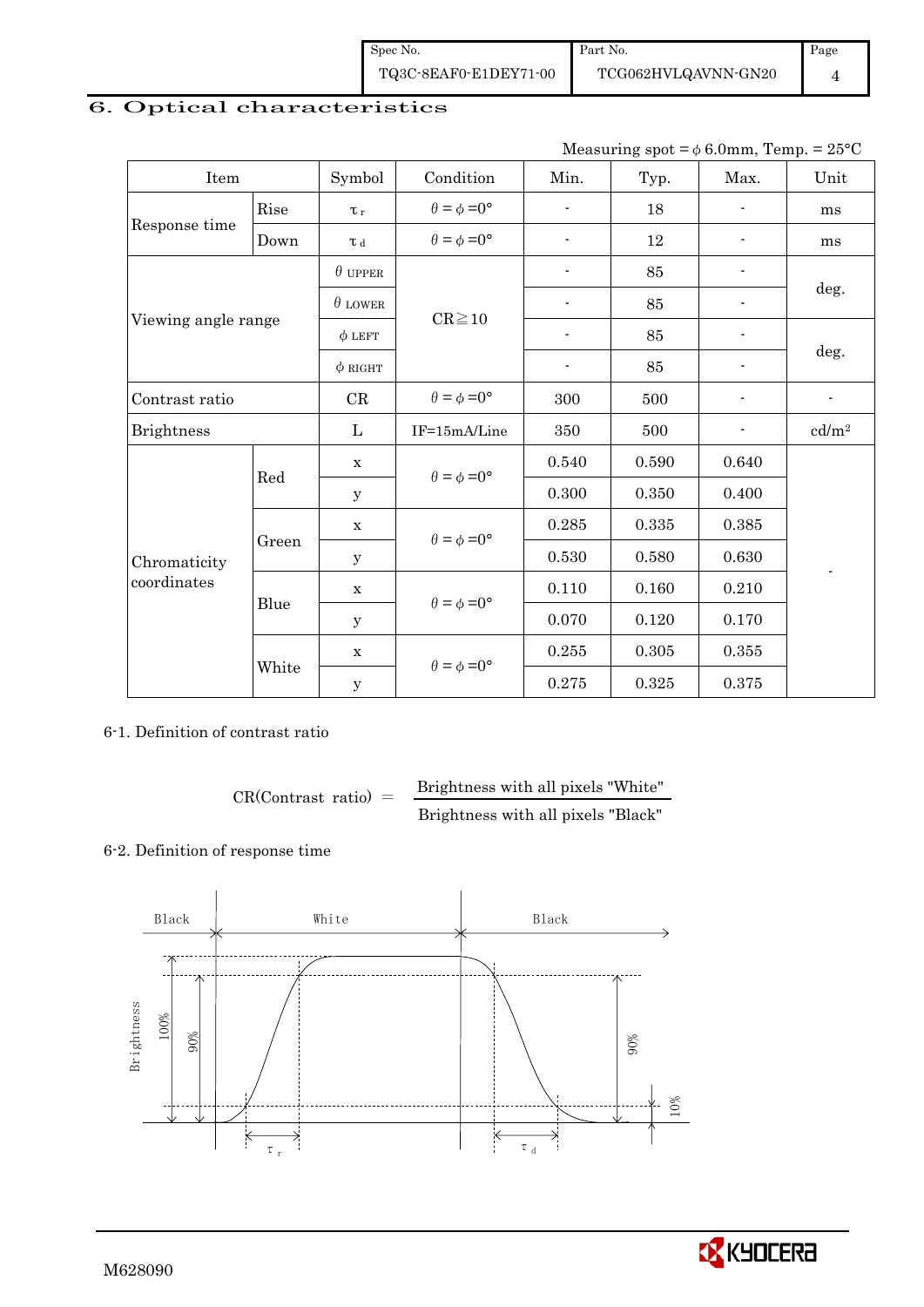6-3. Definition of viewing angle



6-4. Brightness measuring points



1) Rating is defined on the average in the viewing area. (measured point  $1~>5$ )

2) Measured 5 minutes after the LED is powered on. (Ambient temp.  $= 25^{\circ}$ C)

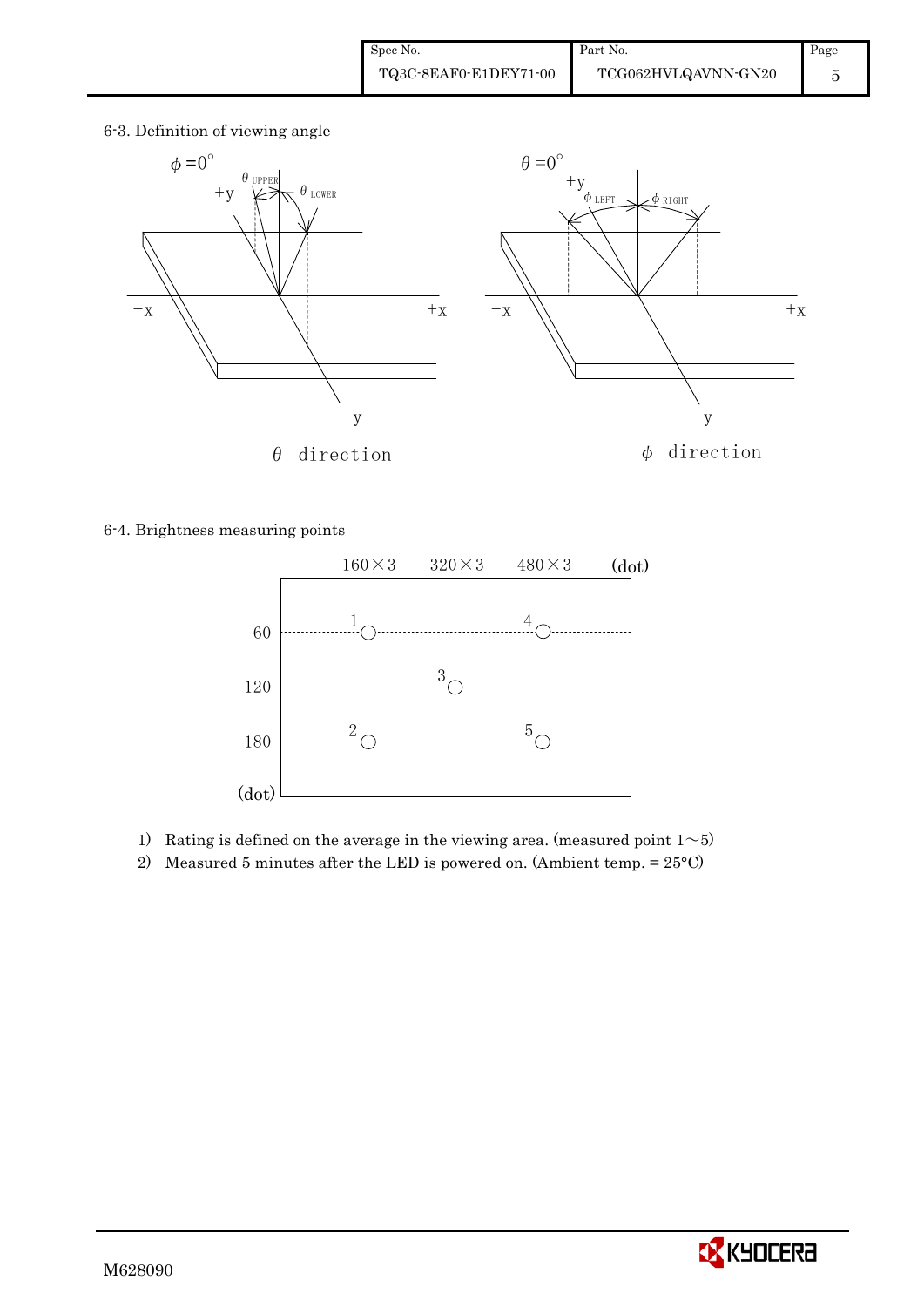Spec No. TQ3C-8EAF0-E1DEY71-00 Part No. TCG062HVLQAVNN-GN20 Page 6

## 7. Interface signals

7-1. LCD

| No.            | Symbol                | Description                                                 | <b>Note</b> |
|----------------|-----------------------|-------------------------------------------------------------|-------------|
| $\mathbf{1}$   | <b>GNDB</b>           | GND for LED backlight                                       |             |
| $\overline{2}$ | <b>GNDB</b>           | GND for LED backlight                                       |             |
| 3              | <b>GNDB</b>           | GND for LED backlight                                       |             |
| $\overline{4}$ | <b>VBRT</b>           | Brightness adjust voltage (0V[max]~2.8V[min])               |             |
| $\bf 5$        | <b>BLEN</b>           | Backlight ON-OFF (H: ON, L: OFF)                            |             |
| 6              | $V_{IN}B$             | Power supply for LED backlight                              |             |
| $\overline{7}$ | $V_{IN}B$             | Power supply for LED backlight                              |             |
| 8              | <b>VINB</b>           | Power supply for LED backlight                              |             |
| 9              | NC                    | <b>NC</b>                                                   |             |
| 10             | N <sub>C</sub>        | N <sub>C</sub>                                              |             |
| 11             | $V_{DD}$              | +3.3V power supply                                          |             |
| 12             | <b>V<sub>DD</sub></b> | +3.3V power supply                                          |             |
| 13             | <b>GND</b>            | <b>GND</b>                                                  |             |
| 14             | <b>GND</b>            | <b>GND</b>                                                  |             |
| 15             | RxIN0-                | LVDS receiver signal $CHO(·)$                               | <b>LVDS</b> |
| 16             | RxIN0+                | LVDS receiver signal $CHO(+)$                               | <b>LVDS</b> |
| 17             | <b>GND</b>            | <b>GND</b>                                                  |             |
| 18             | RxIN1-                | LVDS receiver signal $CH1(\cdot)$                           | <b>LVDS</b> |
| 19             | $RxIN1+$              | LVDS receiver signal $CH1(+)$                               | <b>LVDS</b> |
| 20             | <b>GND</b>            | <b>GND</b>                                                  |             |
| 21             | RxIN2-                | LVDS receiver signal $CH2(\cdot)$                           | <b>LVDS</b> |
| 22             | $RxIN2+$              | LVDS receiver signal $CH2(+)$                               | <b>LVDS</b> |
| 23             | <b>GND</b>            | <b>GND</b>                                                  |             |
| 24             | RxCKIN-               | LVDS receiver signal $CK(\cdot)$                            | <b>LVDS</b> |
| 25             | RxCKIN+               | LVDS receiver signal $CK(+)$                                | <b>LVDS</b> |
| 26             | <b>GND</b>            | <b>GND</b>                                                  |             |
| 27             | N <sub>C</sub>        | N <sub>C</sub>                                              |             |
| 28             | $\rm NC$              | NC                                                          |             |
| 29             | <b>GND</b>            | <b>GND</b>                                                  |             |
| 30             | SC                    | Scan direction control (GND or Open: Normal, High: Reverse) | 1)          |

LCD connector : MDF76GW-30S-1H(55) (HIROSE) Matching connector : MDF76-30P-1C (HIROSE)

LVDS receiver : BU90R104(ROHM)

Matching LVDS transmitter : BU8254KVT(ROHM) or compatible

1) Scanning

SC : GND or Open SC : High







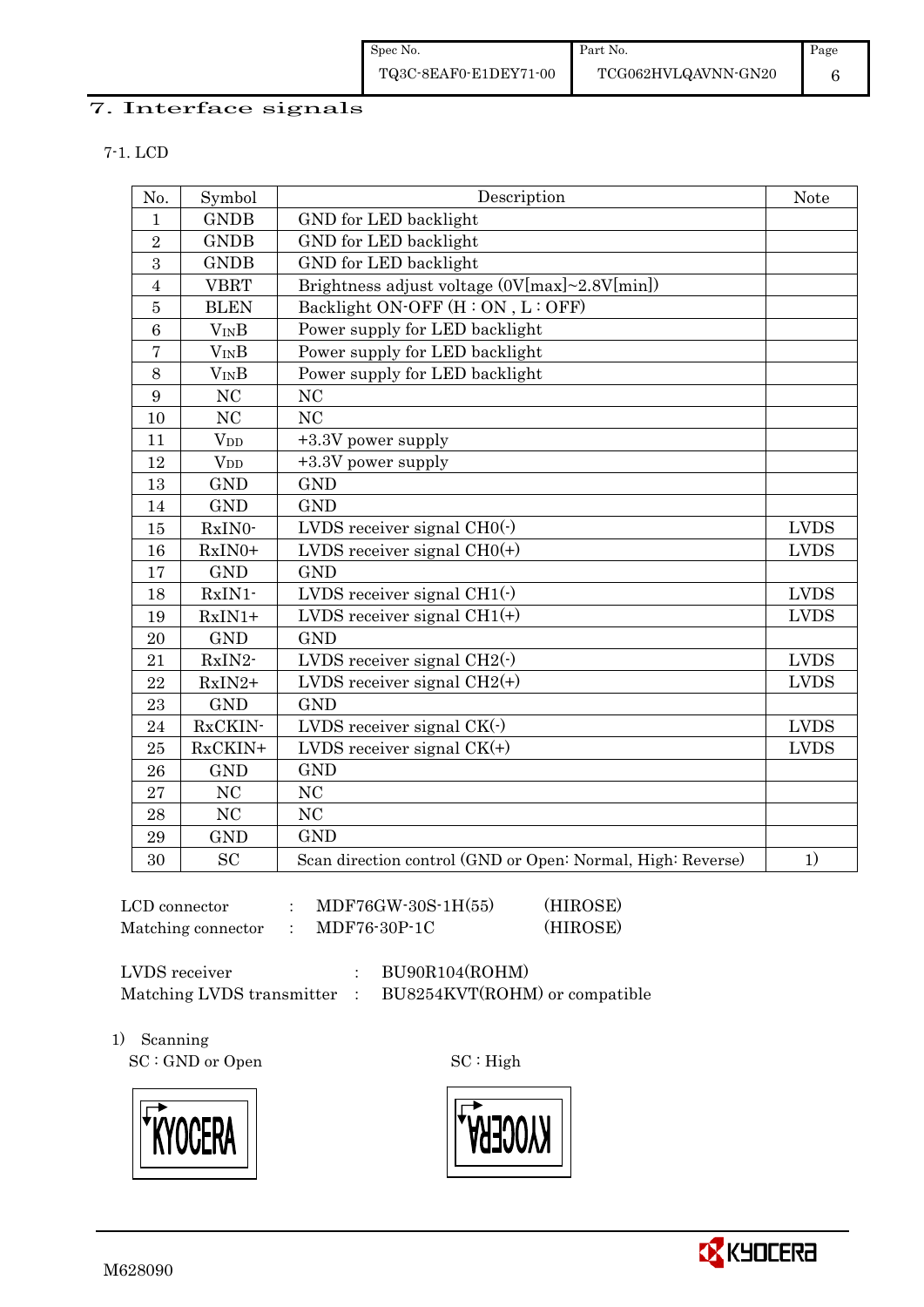# 8. Input timing characteristics

|                       | Item                      | Symbol  | Min.                                                                                  | Typ.  | Max.  | Unit    | Note |
|-----------------------|---------------------------|---------|---------------------------------------------------------------------------------------|-------|-------|---------|------|
| Clock (CK)            | Frequency                 | 1/Tc    | 11.58                                                                                 | 12.85 | 14.16 | MHz     |      |
|                       | Horizontal Period         |         | 766                                                                                   | 816   | 866   | Tc      |      |
|                       |                           |         | 54.1                                                                                  | 63.5  |       | $\mu$ S |      |
| Enable signal<br>(DE) | Horizontal display period | Thd     |                                                                                       | 640   |       | Tc      |      |
|                       | Vertical Period           | $T_{V}$ | Th<br>Th<br>262<br>250<br>320<br>Tvd<br>Th<br>240<br>fy<br>2)<br>70<br>Hz<br>60<br>50 |       |       |         |      |
|                       | Vertical display period   |         |                                                                                       |       |       |         |      |
| Refresh rate          |                           |         |                                                                                       |       |       |         |      |

#### 8-1. Timing characteristics

1) Please set a clock frequency, a vertical dormant period, and the horizontal dormant period so that the Horizontal Period should not reach less than Min. value.

2) If the refresh rate reach less than Min. value, the deterioration of the display quality, flicker etc., may occur.(fv=1/Tv)

<sup>3)</sup> CK count of each Horizontal Scanning Time should be always the same.Vertical invalid data period should be "n" × "Horizontal Scanning Time". (n: integer) Frame period should be always the same.



# **Vertical Timing Diagram**

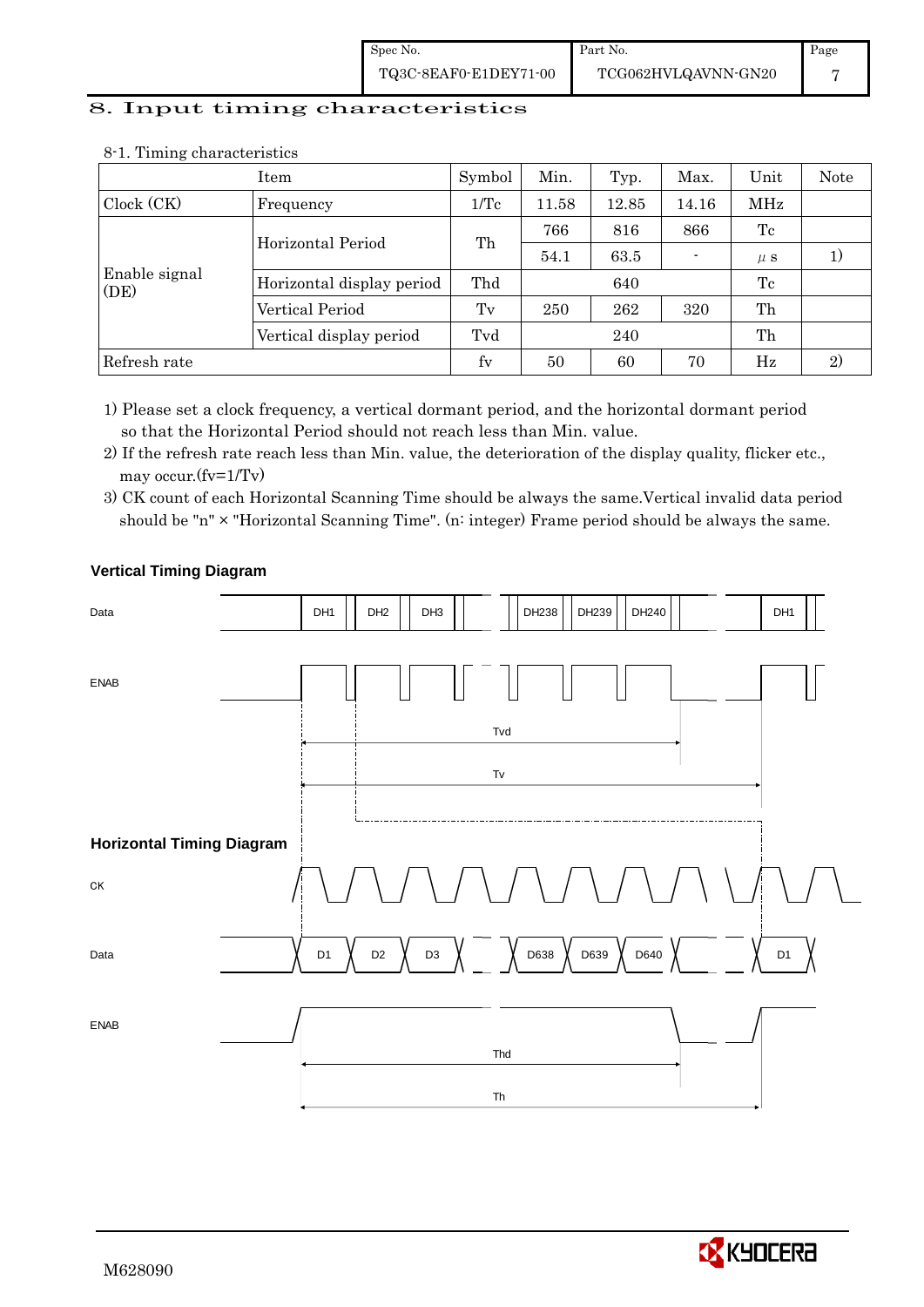8-2. Data

8-2-1. 6bit Input



## 8-3. Input Data Signals and Display position on the screen

| D1、DH1  | D <sub>2</sub> , DH <sub>1</sub>  | D <sub>3</sub> , DH <sub>1</sub> | D640, DH1   |  |
|---------|-----------------------------------|----------------------------------|-------------|--|
| D1, DH2 | D <sub>2</sub> , DH <sub>2</sub>  | D <sub>3</sub> , DH <sub>2</sub> |             |  |
|         |                                   |                                  |             |  |
|         |                                   |                                  |             |  |
|         |                                   |                                  | в<br>R<br>G |  |
|         |                                   |                                  |             |  |
|         |                                   |                                  |             |  |
|         |                                   |                                  |             |  |
|         |                                   |                                  |             |  |
|         | DI, DH240   D2, DH240   D3, DH240 |                                  |             |  |
|         |                                   |                                  |             |  |

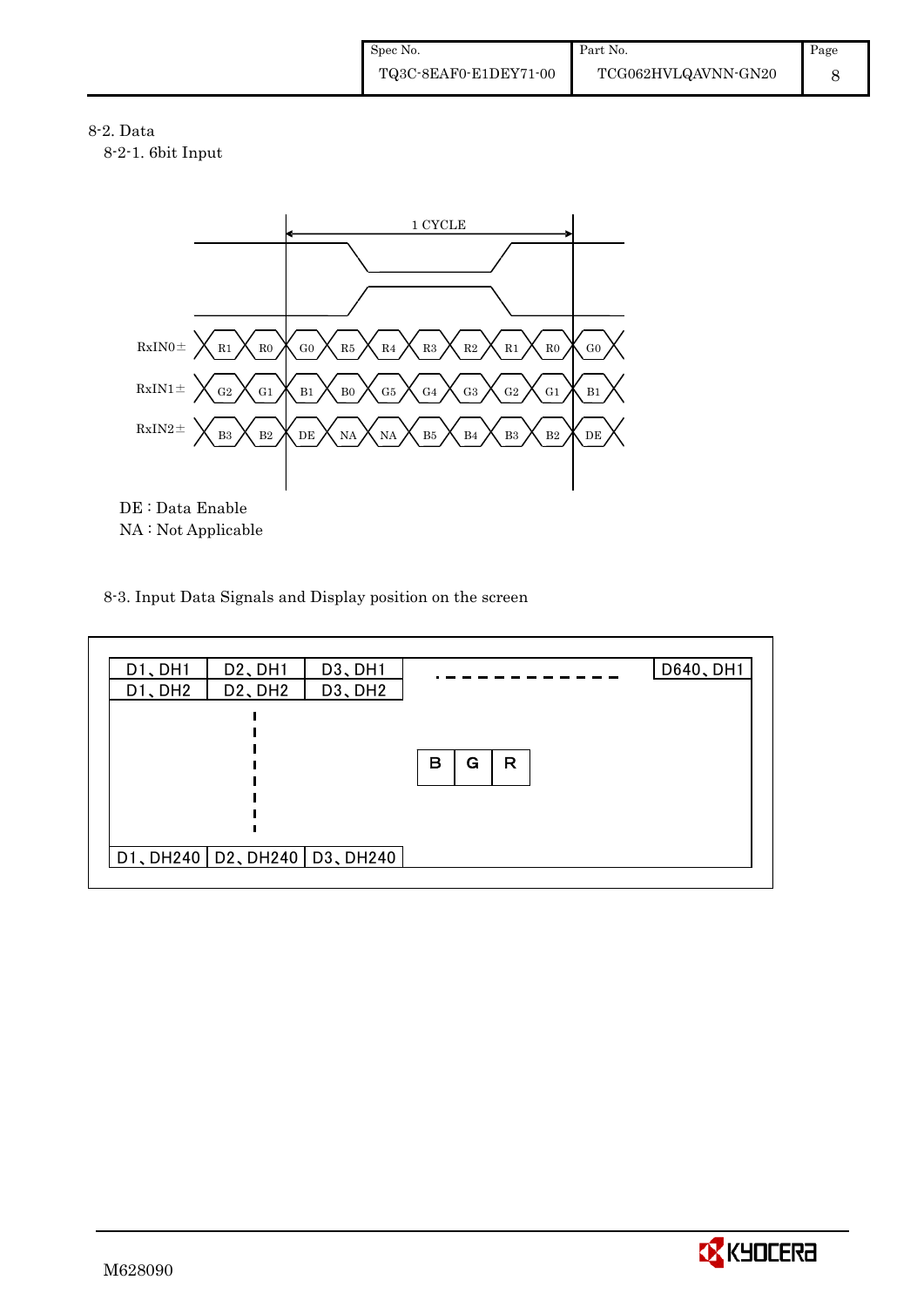Spec No. TQ3C-8EAF0-E1DEY71-00

# 9. Backlight characteristics

|                           |             |                          |        |              |             | Temp.= $25^{\circ}$ C             |
|---------------------------|-------------|--------------------------|--------|--------------|-------------|-----------------------------------|
| Item                      | Symbol      | Min.                     | Typ.   | Max.         | Unit        | <b>Note</b>                       |
| Supply voltage            | $V_{IN}B$   | 3.0                      |        | 5.5          | V           | Ta= $-20 \sim 70^{\circ}C$        |
| ON-OFF (H)                |             | $0.8V_{IN}B$             |        | $V_{IN}B$    | V           | $\overline{\phantom{0}}$          |
| ON-OFF (L)                | <b>BLEN</b> | 0.0                      |        | $0.2V_{IN}B$ | V           |                                   |
| LED forward current       |             | 14                       | 15     | 16           |             | VBRT= $0 \sim 1.4$ V              |
| 1) 2)                     | IF          | 2.8                      | 3.0    | $3.2\,$      | mA          | $VBRT = 2.8V$                     |
|                           |             | $\overline{\phantom{a}}$ | 350    | 450          |             | $V_{IN}B = 3.3V$ ,<br>$IF=15mA$   |
| Supply current            | $I_{IN}B$   | $\overline{\phantom{a}}$ | 220    | 290          | mA          | $V_{IN}B = 5.0V$ ,<br>$IF=15mA$   |
| $3)$ 4)<br>Operating life | T           | $\blacksquare$           | 40,000 |              | $\mathbf h$ | $IF=15mA$ ,<br>Ta= $25^{\circ}$ C |

1) For each LED.

2) A forward current below 5.0mA may reduce the brightness uniformity of the LED backlight. This is because the amount of light from each LED chip is different. Therefore, please evaluate carefully before finalizing the input current.

- 3) When brightness decrease 50% of minimum brightness. The average life of a LED will decrease when the LCD is operating at higher temperatures.
- 4) Life time is estimated data. (Condition : IF=15mA, Ta=25℃ in chamber).
- 5) When you start-up, please charge in sequence of  $V_{\text{IN}}B$ ->BLEN, or VBRT. When you shut-down, please stop in sequence of BLEN and/or VBRT- $>V_{IN}B$ .
- 6) Please do not connect the other than our backlight to this output connector on the PCB.
- 7) In case V<sub>DD</sub> and V<sub>IN</sub>B are supplied by a single power source, V<sub>DD</sub> & V<sub>IN</sub>B, and GND & GNDB are connected directly and separately from the output on the power source. If the common wire are used for  $V_{DD}$  &  $V_{IN}B$ , and for GND & GNDB, and are split near the PCB, and connect to each LCD driving circuit and backlight driving circuit, a flicker might be occurred due to a ripple between the both circuit.



9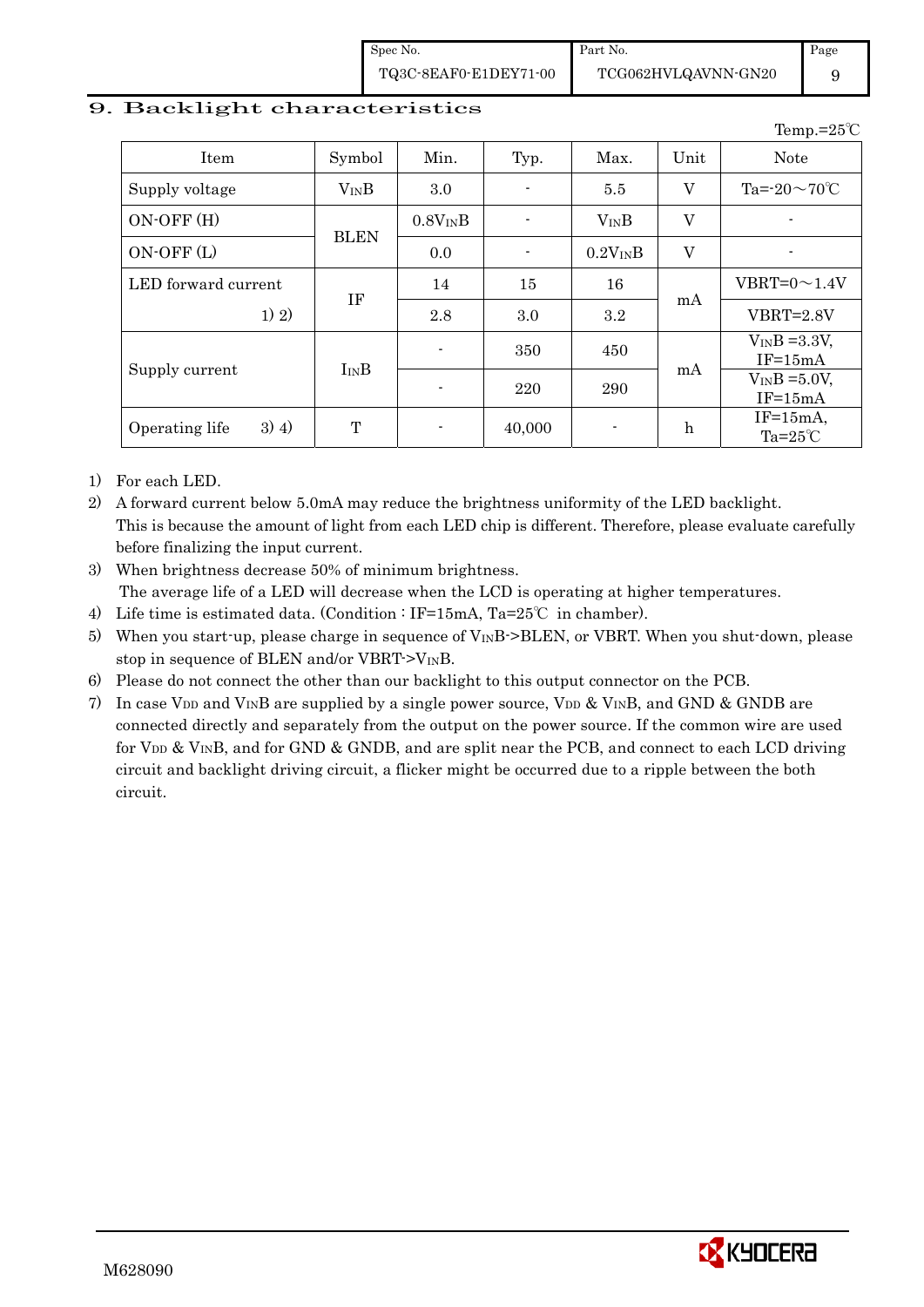

## 8) VBRT-IF characteristics



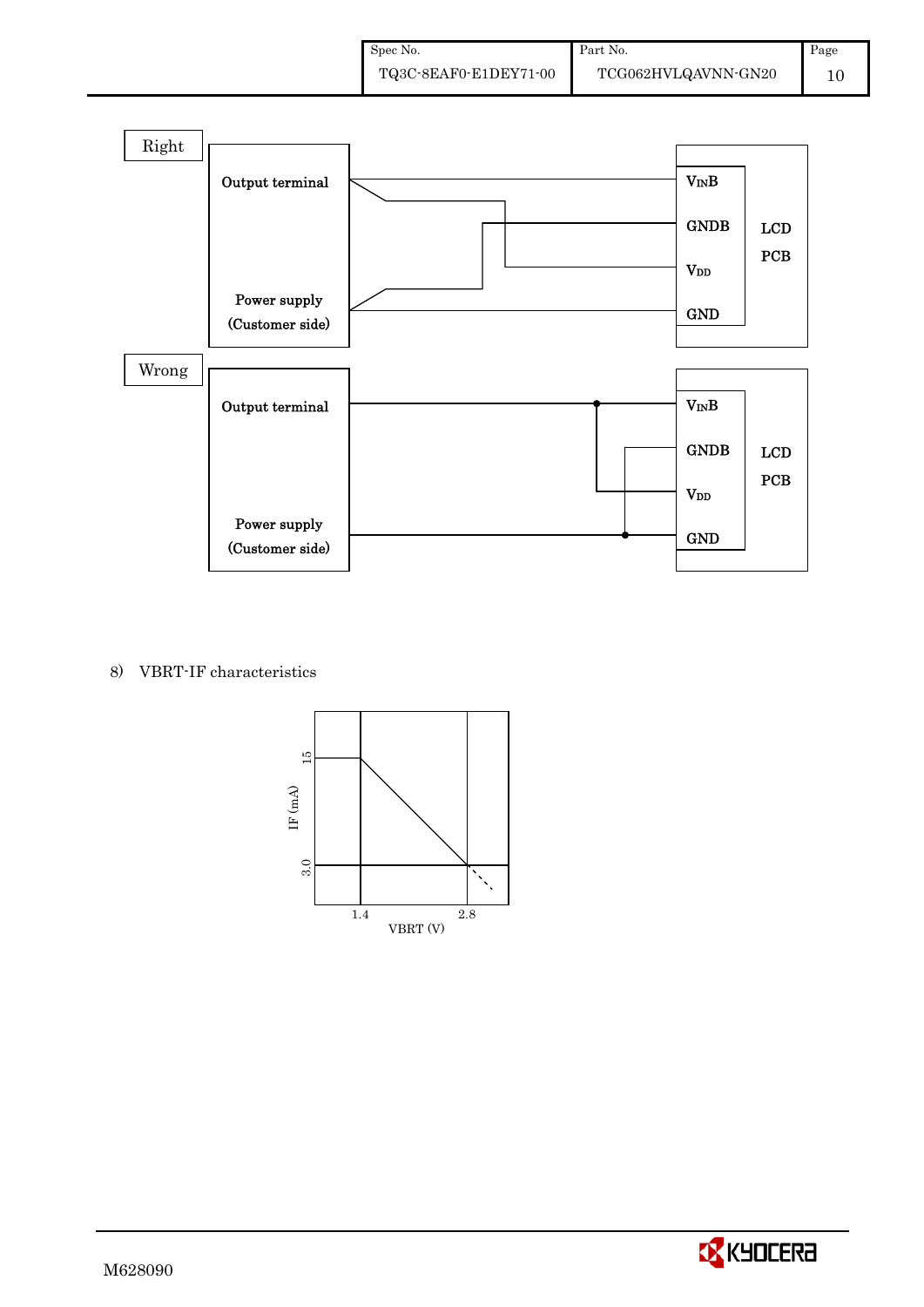## 10. Lot number identification

The lot number shall be indicated on the back of the backlight case of each LCD.

TCG062HVLQAVNN-GN20 - □□ - □□ - □ MADE IN □□□□□ ↓ ↓ ↓ ↓ ↓  $1 2 3 4 5$ 

- No1. No5. above indicate
	- 1. Year code
		- 2. Month code
		- 3. Date
		- 4. Version Number
	- 5. Country of origin (Japan or China)

| Year | 2016 | 2017 | 2018 | 2019 | 2020 | 2021 |
|------|------|------|------|------|------|------|
| Code |      |      |      |      |      |      |

| Month | Jan. | Feb. | Mar. | Apr. | May | Jun. |
|-------|------|------|------|------|-----|------|
| Code  |      |      |      |      |     |      |

| Month      | Jul. | Aug. | Sep. | Oct. | Nov. | Dec. |
|------------|------|------|------|------|------|------|
| $\rm Code$ |      |      |      | ∡⊾   |      |      |

#### 11. Warranty

#### 11-1. Incoming inspection

Please inspect the LCD within one month after your receipt.

#### 11-2. Production warranty

 Kyocera warrants its LCD's for a period of 12 months from the ship date. Kyocera shall, by mutual agreement, replace or re-work defective LCD's that are shown to be Kyocera's responsibility.

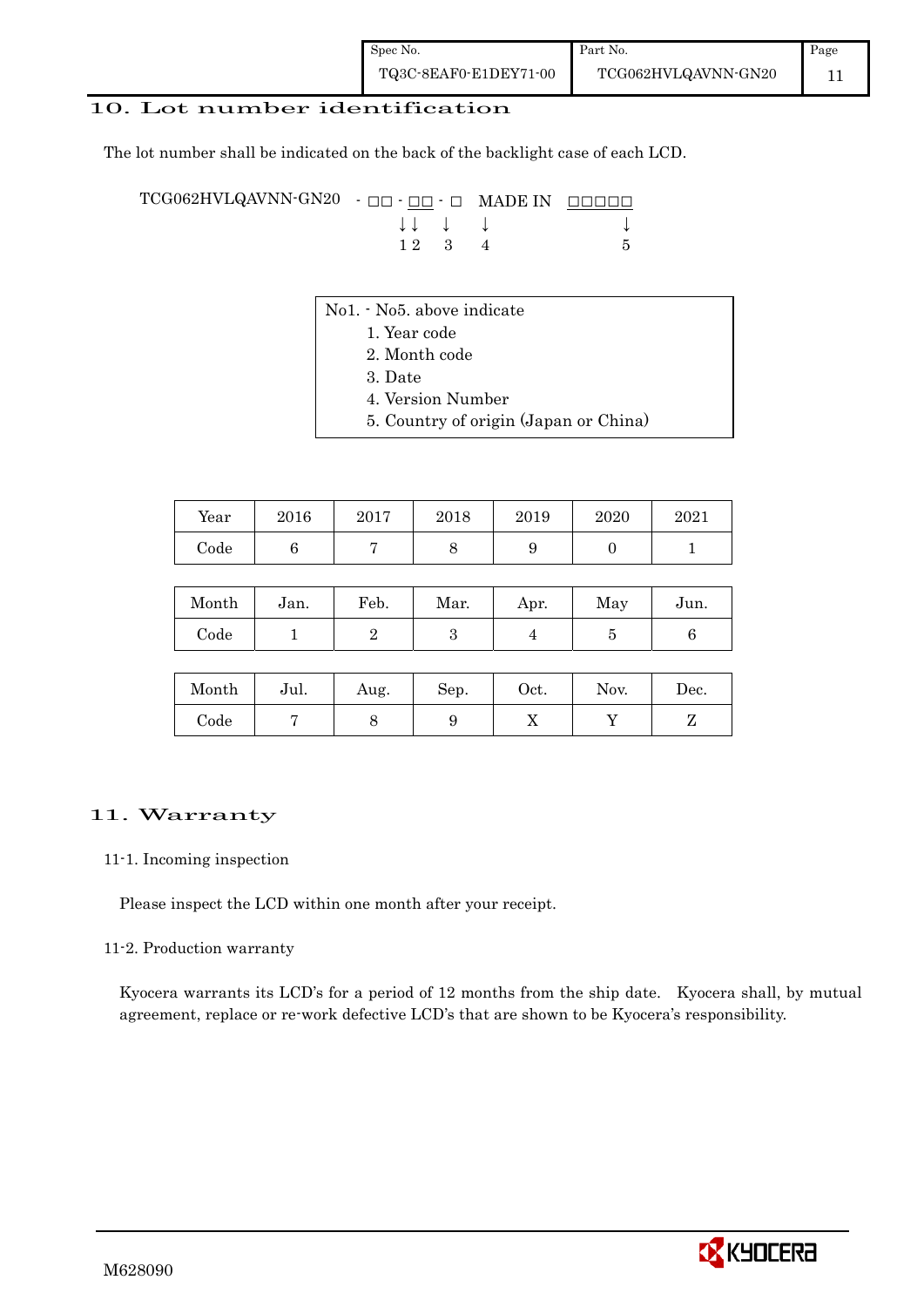Page 12

Part No.

## 12. Precautions for use

- 12-1. Installation of the LCD
- 1) A transparent protection plate shall be added to protect the LCD and its polarizer
- 2) The LCD shall be installed so that there is no pressure on the LSI chips.
- 3) The LCD shall be installed flat, without twisting or bending.
- 4) Please design the housing window so that its edges are between the active area and the effective area of the LCD screen.<br>5) A transparent protection
- 5) A transparent protection sheet is attached to the polarizer. Please remove the protection film slowly before use, paying attention to static electricity.

#### 12-2. Static electricity

- 1) Since CMOS ICs are mounted directly onto the LCD glass, protection from static electricity is required.
- 2) Workers should use body grounding. Operator should wear ground straps.

#### 12-3. LCD operation

1) The LCD shall be operated within the limits specified. Operation at values outside of these limits may shorten life, and/or harm display images.

#### 12-4. Storage

- 1) The LCD shall be stored within the temperature and humidity limits specified. Store in a dark area, and protect the LCD from direct sunlight or fluorescent light.
- 2) Always store the LCD so that it is free from external pressure onto it.

#### 12-5. Usage

- 1) DO NOT store in a high humidity environment for extended periods. Polarizer degradation bubbles, and/or peeling off of the polarizer may result.
- 2) The front polarizer is easily scratched or damaged. Prevent touching it with any hard material, and from being pushed or rubbed.
- 3) The LCD screen may be cleaned by wiping the screen surface with a soft cloth or cotton pad using a little Ethanol.
- 4) Water may cause damage or discoloration of the polarizer. Clean condensation or moisture from any source immediately.
- 5) Always keep the LCD free from condensation during testing. Condensation may permanently spot or stain the polarizer.
- 6) Do not disassemble LCD because it will result in damage.
- 7) This Kyocera LCD has been specifically designed for use in general electronic devices, but not for use in a special environment such as usage in an active gas. Hence, when the LCD is supposed to be used in a special environment, evaluate the LCD thoroughly beforehand and do not expose the LCD to chemicals such as an active gas.
- 8) Please do not use solid-base image pattern for long hours because a temporary afterimage may appear. We recommend using screen saver etc. in cases where a solid-base image pattern must be used.
- 9) Liquid crystal may leak when the LCD is broken. Be careful not to let the fluid go into your eyes and mouth. In the case the fluid touches your body; rinse it off right away with water and soap.

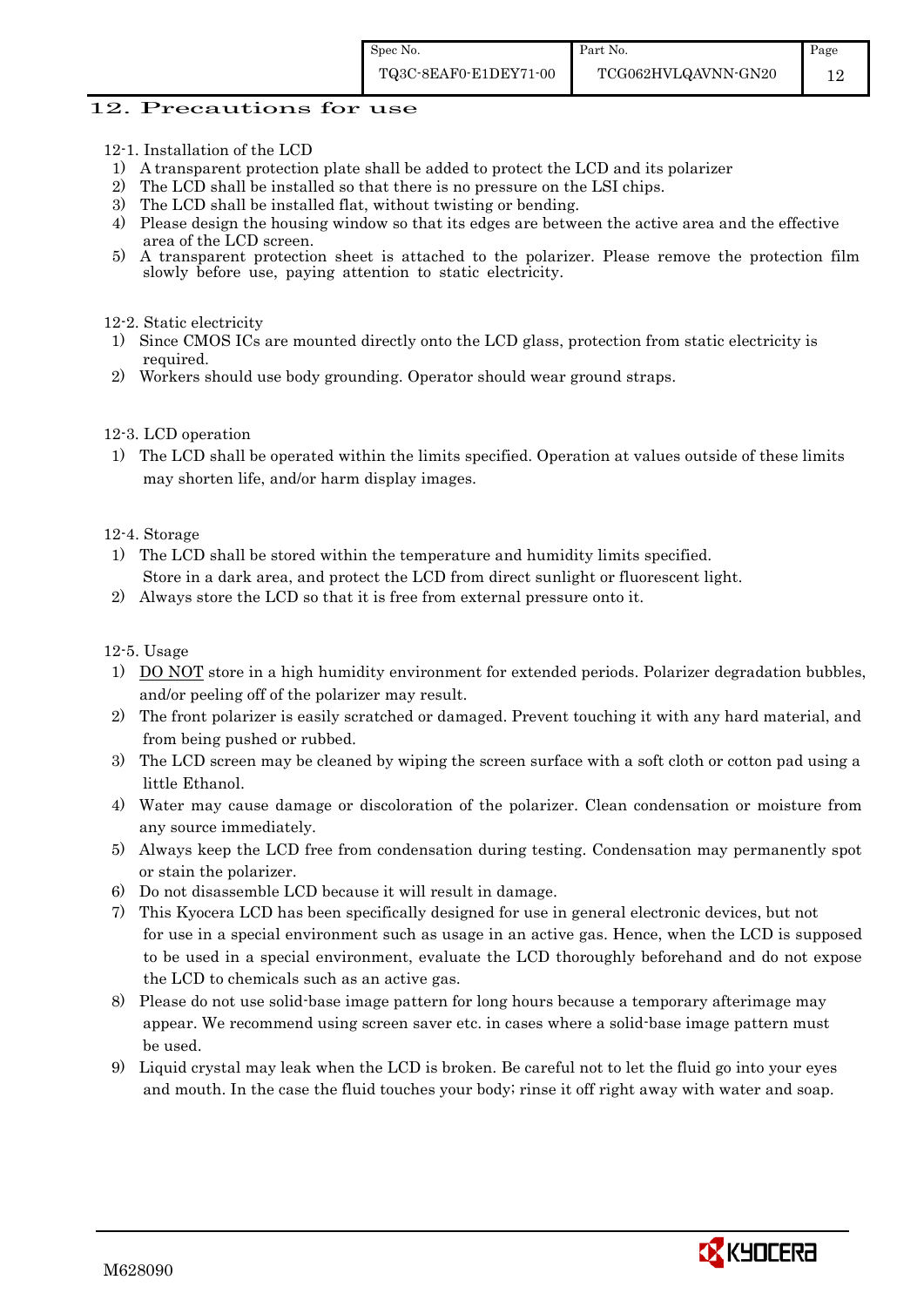Spec No. TQ3C-8EAF0-E1DEY71-00

| Test item               | Test condition                     | Test time |                                     | Judgement                                        |
|-------------------------|------------------------------------|-----------|-------------------------------------|--------------------------------------------------|
| High temp.              | $80^{\circ}$ C                     | 240h      | Display function<br>Display quality | $\therefore$ No defect<br>$\therefore$ No defect |
| atmosphere              |                                    |           | Current consumption                 | $\therefore$ No defect                           |
|                         |                                    |           | Display function                    | $\therefore$ No defect                           |
| Low temp.<br>atmosphere | $-30^{\circ}$ C                    | 240h      | Display quality                     | : No defect                                      |
|                         |                                    |           | Current consumption                 | $\therefore$ No defect                           |
| High temp.              |                                    |           | Display function                    | $\therefore$ No defect                           |
| humidity                | $40^{\circ}$ C 90% RH              | 240h      | Display quality                     | $\therefore$ No defect                           |
| atmosphere              |                                    |           | Current consumption                 | : No defect                                      |
|                         | $-30\degree C$<br>0.5 <sub>h</sub> |           | Display function                    | $\therefore$ No defect                           |
| Temp. cycle             | R.T.<br>0.5 <sub>h</sub>           | 10cycles  | Display quality                     | $\therefore$ No defect                           |
|                         | $80^{\circ}$ C<br>0.5 <sub>h</sub> |           | Current consumption                 | $\therefore$ No defect                           |
|                         |                                    |           | Display function                    | $\therefore$ No defect                           |
| High temp.              | $70^{\circ}$ C                     | 500h      | Display quality                     | $\therefore$ No defect                           |
| operation               |                                    |           | Current consumption                 | $\therefore$ No defect                           |

1) Each test item uses a test LCD only once. The tested LCD is not used in any other tests.

2) The LCD is tested in circumstances in which there is no condensation.

3) The reliability test is not an out-going inspection.

4) The result of the reliability test is for your reference purpose only. The reliability test is conducted only to examine the LCD's capability.

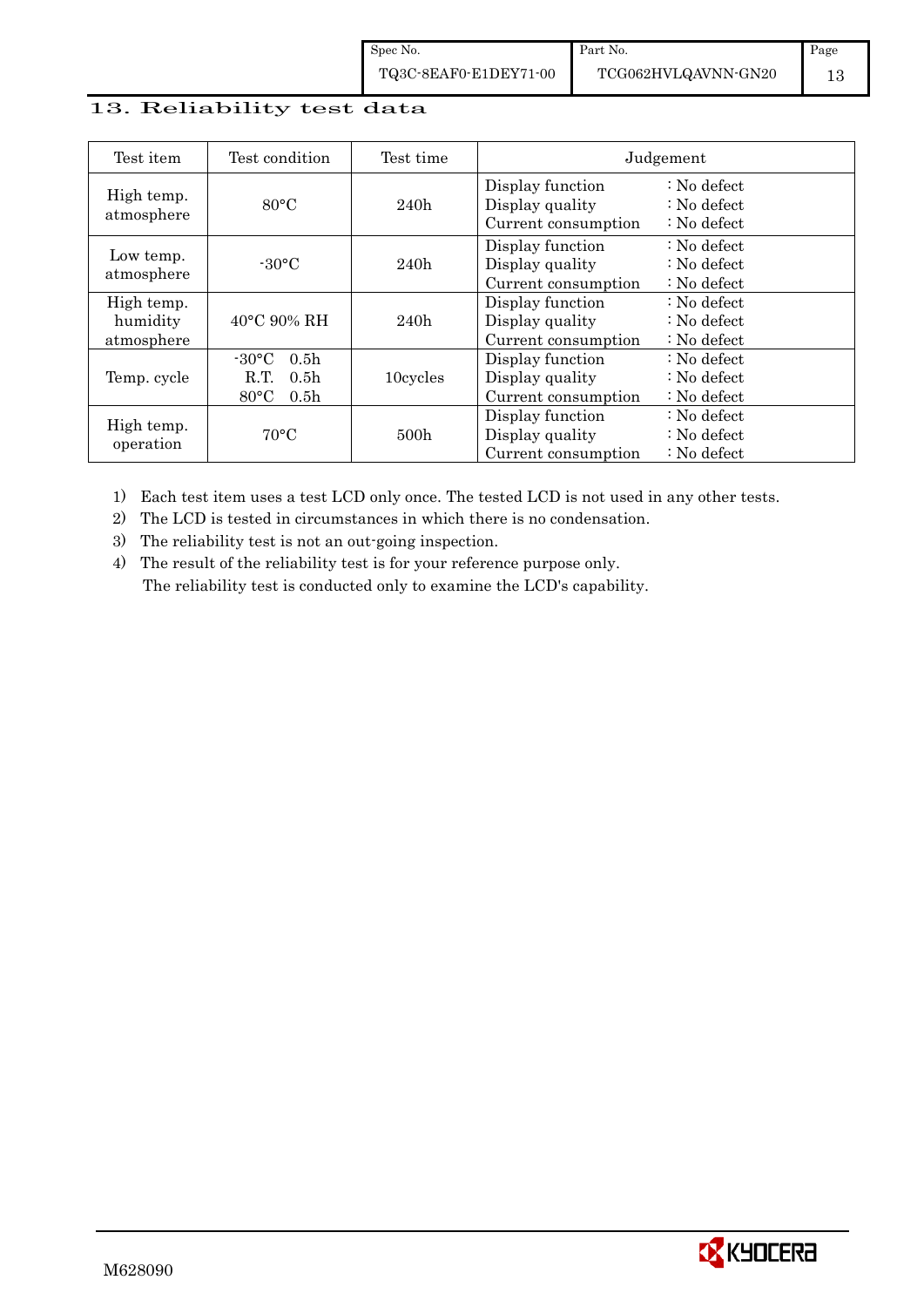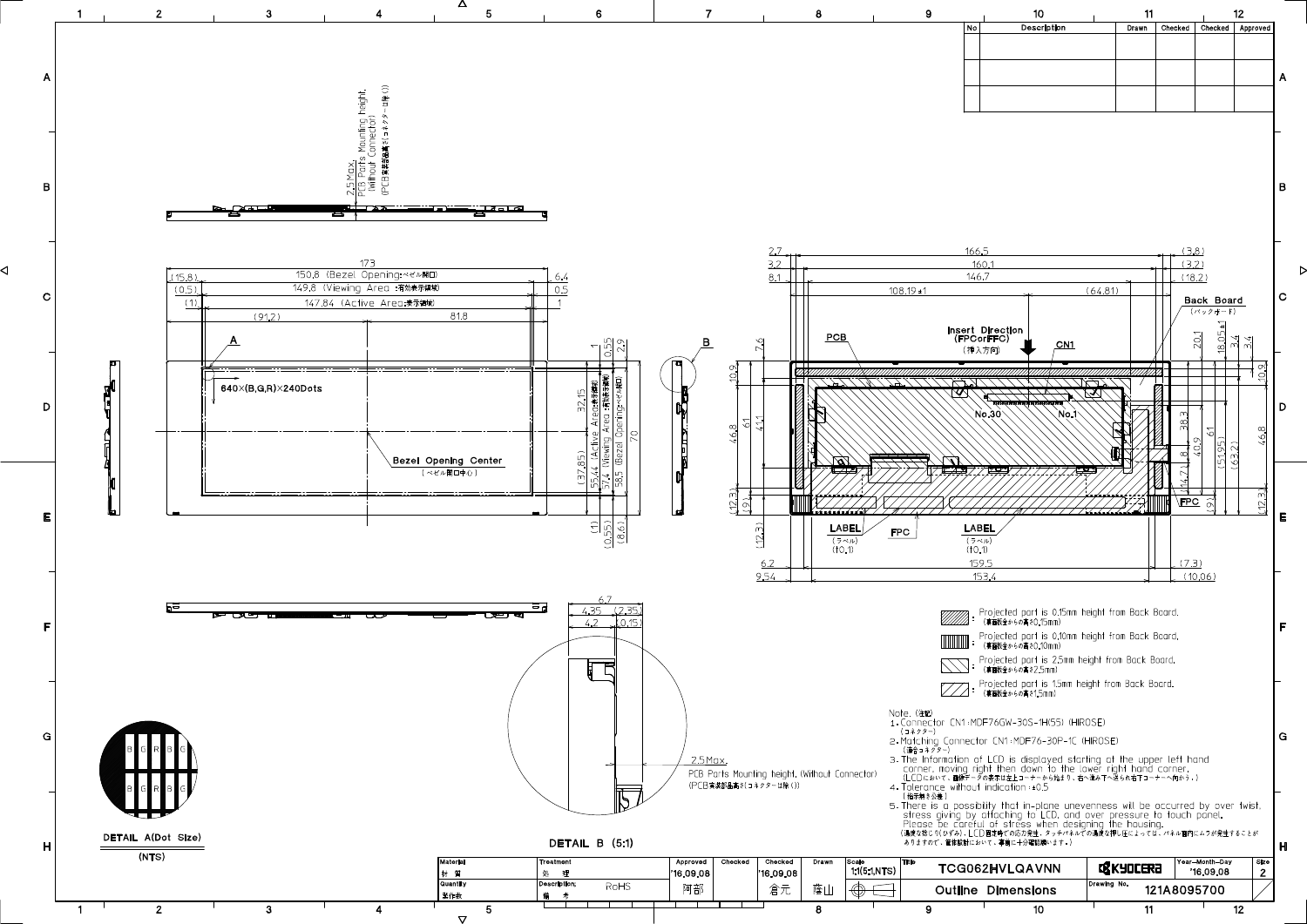| Spec No. | TQ3C-8EAF0-E2DEY71-00 |
|----------|-----------------------|
| Date     | September 9, 2016     |

# KYOCERA INSPECTION STANDARD

# TYPE : TCG062HVLQAVNN-GN20

KYOCERA DISPLAY CORPORATION

| Original          |          | Designed by $:$ Engineering dept. | Confirmed by $:QA$ dept. |               |          |
|-------------------|----------|-----------------------------------|--------------------------|---------------|----------|
| <b>Issue Date</b> | Prepared | Checked                           | Approved                 | Checked       | Approved |
| September 9, 2016 | Koyama   | V<br>Hamazaki                     | 4 Matacmoto              | $A \circ L_0$ | 1-Hamour |

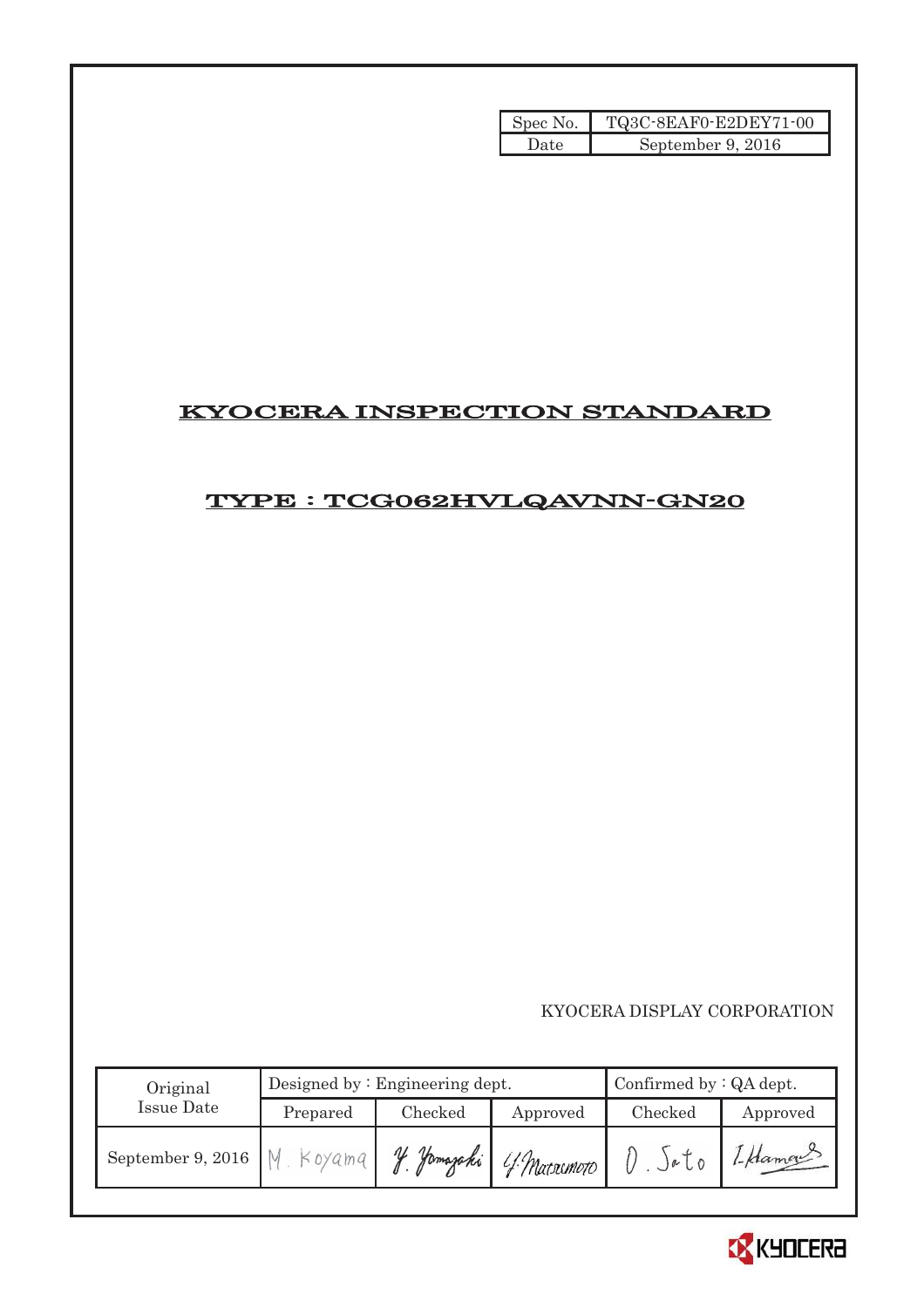| Spec No.              | Part No.            | Page |
|-----------------------|---------------------|------|
| TQ3C-8EAF0-E2DEY71-00 | TCG062HVLQAVNN-GN20 |      |

| Revision record |      |                                                                 |                                      |  |                                |         |          |  |
|-----------------|------|-----------------------------------------------------------------|--------------------------------------|--|--------------------------------|---------|----------|--|
| $\rm{Date}$     |      | $\label{eq:obs:psigneq} \text{Designed by : Engineering dept.}$ |                                      |  | Confirmed by $\colon$ QA dept. |         |          |  |
|                 |      | Prepared                                                        |                                      |  | Approved<br>$\rm Checked$      |         | Approved |  |
|                 |      |                                                                 |                                      |  |                                | Checked |          |  |
|                 |      |                                                                 |                                      |  |                                |         |          |  |
| Rev.No.         | Date | Page                                                            | $\label{eq:2} \textbf{Descriptions}$ |  |                                |         |          |  |
|                 |      |                                                                 |                                      |  |                                |         |          |  |
|                 |      |                                                                 |                                      |  |                                |         |          |  |
|                 |      |                                                                 |                                      |  |                                |         |          |  |
|                 |      |                                                                 |                                      |  |                                |         |          |  |
|                 |      |                                                                 |                                      |  |                                |         |          |  |
|                 |      |                                                                 |                                      |  |                                |         |          |  |
|                 |      |                                                                 |                                      |  |                                |         |          |  |
|                 |      |                                                                 |                                      |  |                                |         |          |  |
|                 |      |                                                                 |                                      |  |                                |         |          |  |
|                 |      |                                                                 |                                      |  |                                |         |          |  |
|                 |      |                                                                 |                                      |  |                                |         |          |  |
|                 |      |                                                                 |                                      |  |                                |         |          |  |
|                 |      |                                                                 |                                      |  |                                |         |          |  |
|                 |      |                                                                 |                                      |  |                                |         |          |  |
|                 |      |                                                                 |                                      |  |                                |         |          |  |
|                 |      |                                                                 |                                      |  |                                |         |          |  |
|                 |      |                                                                 |                                      |  |                                |         |          |  |
|                 |      |                                                                 |                                      |  |                                |         |          |  |
|                 |      |                                                                 |                                      |  |                                |         |          |  |
|                 |      |                                                                 |                                      |  |                                |         |          |  |
|                 |      |                                                                 |                                      |  |                                |         |          |  |
|                 |      |                                                                 |                                      |  |                                |         |          |  |
|                 |      |                                                                 |                                      |  |                                |         |          |  |
|                 |      |                                                                 |                                      |  |                                |         |          |  |
|                 |      |                                                                 |                                      |  |                                |         |          |  |
|                 |      |                                                                 |                                      |  |                                |         |          |  |
|                 |      |                                                                 |                                      |  |                                |         |          |  |
|                 |      |                                                                 |                                      |  |                                |         |          |  |
|                 |      |                                                                 |                                      |  |                                |         |          |  |
|                 |      |                                                                 |                                      |  |                                |         |          |  |
|                 |      |                                                                 |                                      |  |                                |         |          |  |
|                 |      |                                                                 |                                      |  |                                |         |          |  |
|                 |      |                                                                 |                                      |  |                                |         |          |  |
|                 |      |                                                                 |                                      |  |                                |         |          |  |
|                 |      |                                                                 |                                      |  |                                |         |          |  |
|                 |      |                                                                 |                                      |  |                                |         |          |  |
|                 |      |                                                                 |                                      |  |                                |         |          |  |

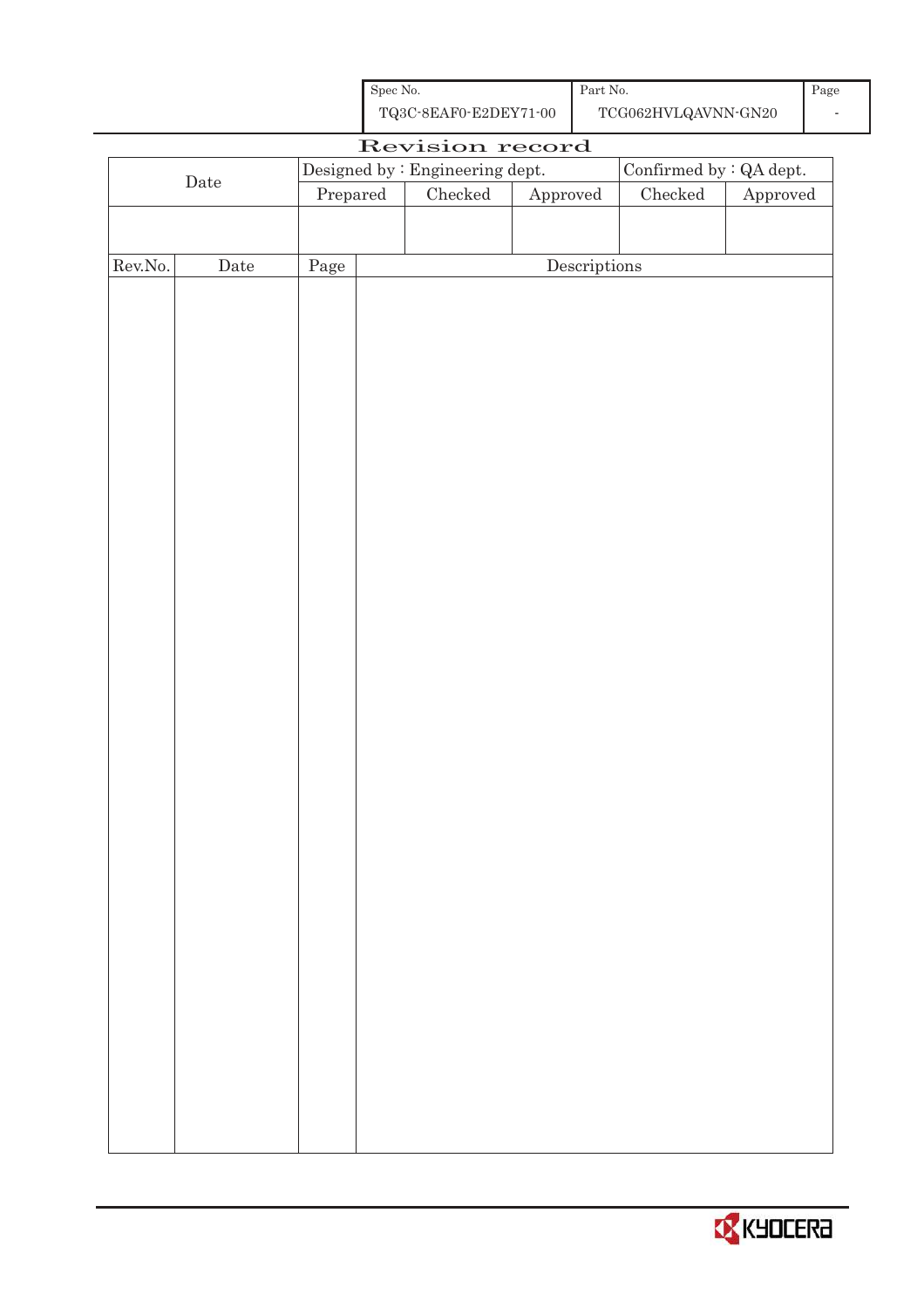Part No.

# Page 1

# Visuals specification

1) Note

|               |                                                                                                                                                                                                                                                                                        | Note                                                                      |                                                                                                                                             |  |  |  |  |
|---------------|----------------------------------------------------------------------------------------------------------------------------------------------------------------------------------------------------------------------------------------------------------------------------------------|---------------------------------------------------------------------------|---------------------------------------------------------------------------------------------------------------------------------------------|--|--|--|--|
| General       | Customer identified anomalies not defined within this inspection standard shall be<br>1.<br>reviewed by Kyocera, and an additional standard shall be determined by mutual consent.<br>2.<br>This inspection standard about the image quality shall be applied to any defect within the |                                                                           |                                                                                                                                             |  |  |  |  |
|               |                                                                                                                                                                                                                                                                                        | effective active area and shall not be applicable to outside of the area. |                                                                                                                                             |  |  |  |  |
|               | 3.                                                                                                                                                                                                                                                                                     | Inspection conditions                                                     |                                                                                                                                             |  |  |  |  |
|               | Luminance                                                                                                                                                                                                                                                                              |                                                                           | $\div 500$ Lux min.                                                                                                                         |  |  |  |  |
|               |                                                                                                                                                                                                                                                                                        | Inspection distance                                                       | $\div$ 300 mm.                                                                                                                              |  |  |  |  |
|               | Temperature                                                                                                                                                                                                                                                                            |                                                                           | : 25 $\pm$ 5°C                                                                                                                              |  |  |  |  |
|               | Direction                                                                                                                                                                                                                                                                              |                                                                           | : Directly above                                                                                                                            |  |  |  |  |
| Definition of | Dot defect                                                                                                                                                                                                                                                                             | Bright dot defect                                                         | The dot is constantly "on" when power applied to the                                                                                        |  |  |  |  |
| inspection    |                                                                                                                                                                                                                                                                                        |                                                                           | LCD, even when all "Black" data sent to the screen.                                                                                         |  |  |  |  |
| item          |                                                                                                                                                                                                                                                                                        |                                                                           | Inspection tool: 5% Transparency neutral density filter.                                                                                    |  |  |  |  |
|               |                                                                                                                                                                                                                                                                                        |                                                                           | Count dot: If the dot is visible through the filter.                                                                                        |  |  |  |  |
|               |                                                                                                                                                                                                                                                                                        |                                                                           | Don't count dot: If the dot is not visible through the                                                                                      |  |  |  |  |
|               |                                                                                                                                                                                                                                                                                        |                                                                           | filter.<br>There is an electrode in the middle of the dot<br>GBRGBRGB<br>and one dot is shown in the left drawing.<br>$G$ $B$<br><b>GBR</b> |  |  |  |  |
|               |                                                                                                                                                                                                                                                                                        | Black dot defect                                                          | $<$ dot drawing $>$<br>The dot is constantly "off" when power applied to the                                                                |  |  |  |  |
|               |                                                                                                                                                                                                                                                                                        |                                                                           | LCD, even when all "White" data sent to the screen.                                                                                         |  |  |  |  |
|               |                                                                                                                                                                                                                                                                                        |                                                                           | Similar size compared to bright dot.                                                                                                        |  |  |  |  |
|               |                                                                                                                                                                                                                                                                                        | White dot                                                                 | Pixel works electrically, however, circular/foreign                                                                                         |  |  |  |  |
|               |                                                                                                                                                                                                                                                                                        | (Circular/foreign                                                         | particle makes dot appear to be "on" even when all                                                                                          |  |  |  |  |
|               |                                                                                                                                                                                                                                                                                        | particle)                                                                 | "Black" data is sent to the screen.                                                                                                         |  |  |  |  |
|               |                                                                                                                                                                                                                                                                                        | Adjacent dot                                                              | Adjacent dot defect is defined as two or more bright dot                                                                                    |  |  |  |  |
|               |                                                                                                                                                                                                                                                                                        |                                                                           | defects or black dot defects.                                                                                                               |  |  |  |  |
|               |                                                                                                                                                                                                                                                                                        |                                                                           | $R$ G $B$ R $G$ B $R$ G $B$<br>RGBRGBRGB<br>dot defect<br>$R$ G $B$ R $G$ B $R$ G $B$                                                       |  |  |  |  |
|               | External                                                                                                                                                                                                                                                                               | Bubble, Scratch,                                                          | Visible operating (all pixels "Black" or "White") and non                                                                                   |  |  |  |  |
|               | inspection                                                                                                                                                                                                                                                                             | Foreign particle                                                          | operating.                                                                                                                                  |  |  |  |  |
|               |                                                                                                                                                                                                                                                                                        | (Polarizer, Cell, Backlight)                                              |                                                                                                                                             |  |  |  |  |
|               |                                                                                                                                                                                                                                                                                        | Appearance inspection                                                     | Does not satisfy the value at the spec.                                                                                                     |  |  |  |  |
|               | Definition                                                                                                                                                                                                                                                                             | Definition of circle size<br>Definition of linear size                    |                                                                                                                                             |  |  |  |  |
|               | of size                                                                                                                                                                                                                                                                                | $d = (a + b)/2$                                                           |                                                                                                                                             |  |  |  |  |
|               |                                                                                                                                                                                                                                                                                        |                                                                           |                                                                                                                                             |  |  |  |  |